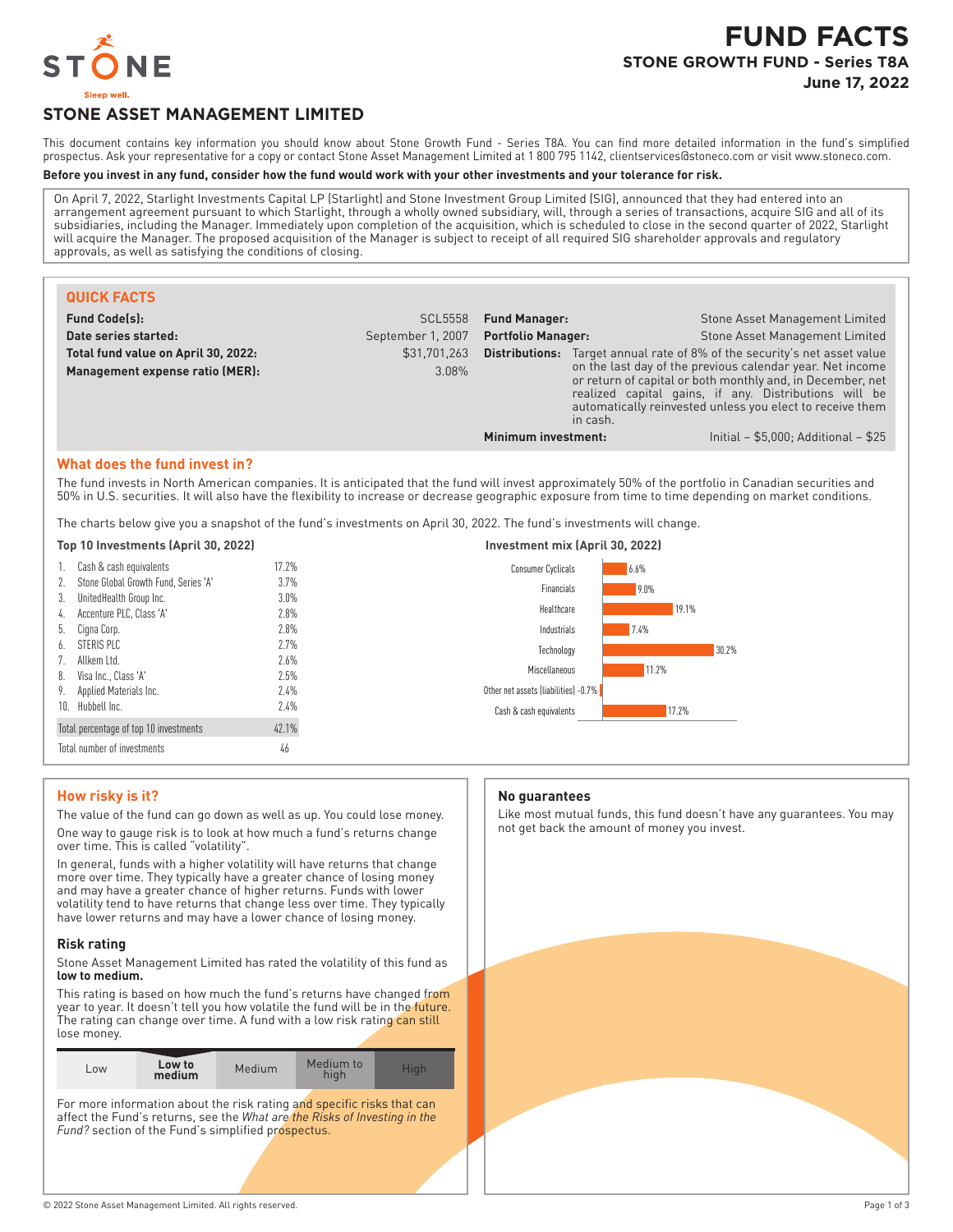

# **STONE GROWTH FUND - Series T8A**

# **How has the fund performed?**

This section tells you how Series T8A securities of the fund has performed over the past 10 years. Returns are after expenses have been deducted. These expenses reduce the fund's returns.

#### **Year-by-year returns**

The bar chart shows how the Series of the fund performed in each of the past 10 years. The fund's Series value has decreased in 1 of the past 10 years. The range of returns and change from year to year can help you assess how risky the Series of the fund has been in the past. It does not tell you how the Series of the fund will perform in the future.



# **Best and worst 3-month returns**

This table shows the best and worst returns for Series T8A securities of the fund in a 3-month period over the past 10 years. The best and worst 3-month returns could be higher or lower in the future. Consider how much of a loss you could afford to take in a short period of time.

|                    | Return     | 3 months ending | If you invested \$1,000 at the beginning of the period |
|--------------------|------------|-----------------|--------------------------------------------------------|
| <b>Best return</b> | 16.36%     | June 30, 2020   | Your investment would rise to \$1.163.60.              |
| Worst return       | $-13.96\%$ | March 31, 2016  | Your investment would drop to \$860.40.                |

# **Average return**

The annual compound return of the Series of the fund was approximately 9.8% over the past 10 years. If you had invested \$1,000 in the Series of the fund 10 years ago, your investment would now be worth \$2,550.57.

# **Who is this fund for?**

# **This fund is suitable for investors:**

- Seeking capital growth
- With a mid-term to long-term investment horizon with a low to medium risk tolerance

This fund may not be suitable for investors with a short-term investment horizon.

# **A word about tax**

In general, you'll have to pay income tax on any money you make on a fund. How much you pay depends on the tax laws where you live and whether or not you hold the fund in a registered plan such as a Registered Retirement Savings Plan or a Tax-Free Savings Account.

Keep in mind that if you hold your fund in a non-registered account, fund distributions are included in your taxable income, whether you get them in cash or have them reinvested.

# **How much does it cost?**

The following tables show the fees and expenses you could pay to buy, own and sell Series T8A securities of the fund.

The fees and expenses – including any commissions – can vary among series of a fund and among funds. Higher commissions can influence representatives to recommend one investment over another. Ask about other funds and investments that may be suitable for you at a lower cost.

#### **1. Sales charges**

Series T8A is the initial sales charge option.

| <b>Sales charge option</b> | What you pay                      |                                          | <b>How it works</b>                                                                                                                                                               |
|----------------------------|-----------------------------------|------------------------------------------|-----------------------------------------------------------------------------------------------------------------------------------------------------------------------------------|
|                            | in percent $(\%)$                 | in dollars (\$)                          |                                                                                                                                                                                   |
| Initial sales charge       | 0% to 5% of the amount<br>you buy | \$0 to \$50 on every<br>$$1,000$ you buy | • Negotiated between you and your representative.<br>• The initial sales charge is deducted from the amount you invest. It goes to<br>your representative's firm as a commission. |
|                            |                                   |                                          |                                                                                                                                                                                   |